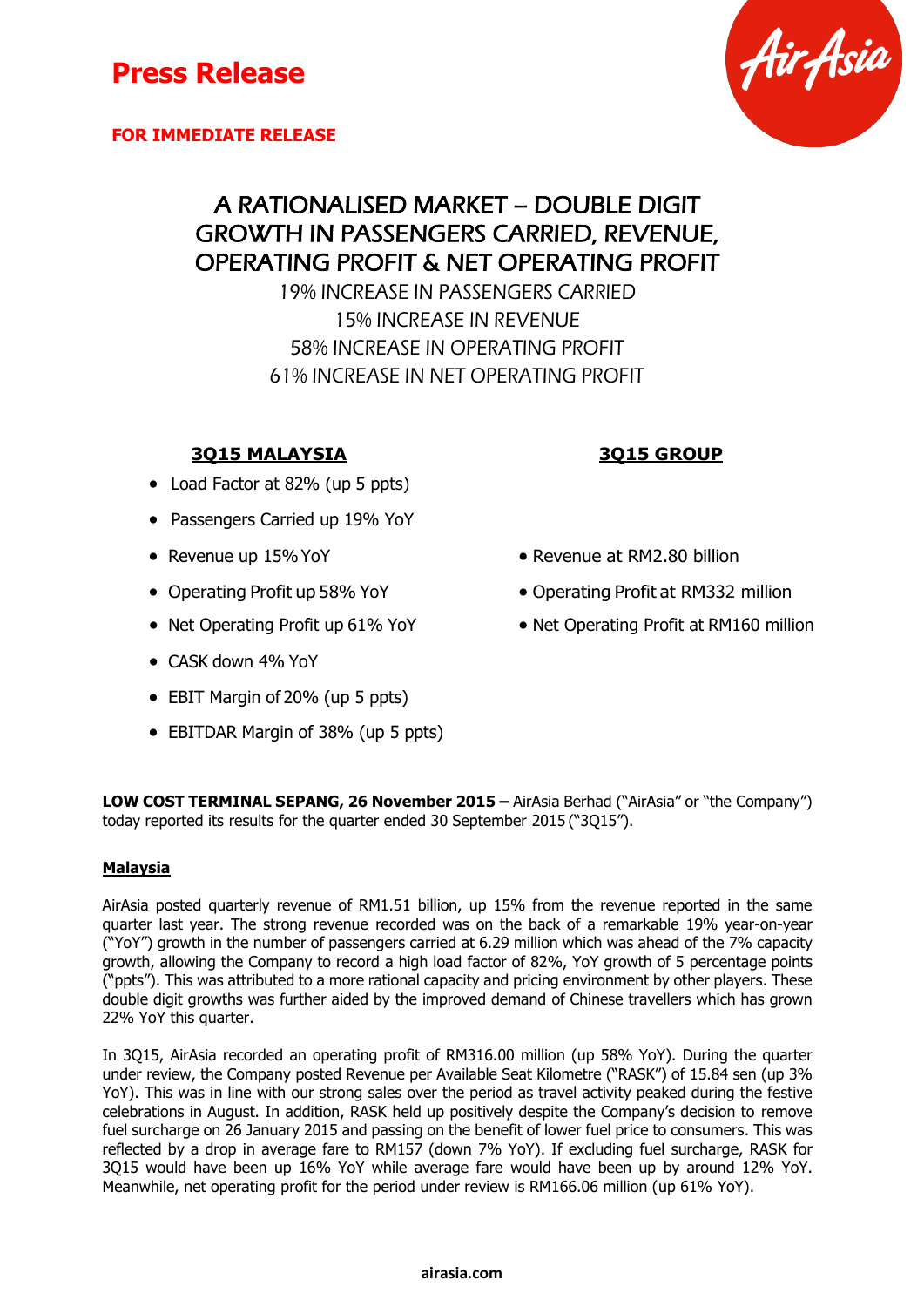

#### **FOR IMMEDIATE RELEASE**

AirAsia Berhad CEO, Aireen Omar said, "The increase in RASK (including and excluding fuel surcharge) proved that lower fares stimulate the market as seen by the significant increase in the number of passengers that travelled with AirAsia who also received a windfall due to the removal of fuel surcharge. Meanwhile, ancillary revenue as a whole has increased by 15% YoY with the highest contributor coming from baggage (44% of total ancillary revenue) followed by cargo (10% of total ancillary revenue) and insurance (7% of total ancillary revenue). The highest growth seen among our ancillary products are AirAsia Insurance (up 36% YoY) and connecting fees for our 'Flythru' service (up 34% YoY). These led to the Company recording an ancillary income per pax of RM46 this quarter."

The Company's cost, measured in terms of Cost per Available Seat Kilometre ("CASK") was reported at 12.54 sen, down 4% YoY despite higher utilisation of assets as reflected by the number of flights which saw a growth of 11% YoY to 42,644 flights. The significant depreciation of the Ringgit YoY and the greater number of flights has resulted in staff and maintenance cost marginally trending higher by 13% and 22% respectively. On the other hand, fuel expense declined by 1% YoY on the back of 14% lower average fuel price at USD77 per barrel, despite the 16% increase in fuel consumption due to the increase in the number of flights.

On balance sheet, Aireen highlighted, "The strategies we have set out previously to increase our cash and to improve our net gearing proved to be working but was impacted by the strengthening of USD. At the end of 3Q15, the Company's USD denominated borrowings has actually reduced by 3% from USD2.78 billion in 2Q15 to USD2.69 billion in 3Q15. But due to the fluctuation of USD against the MYR, when converted, the USD borrowings show a 14% increase from RM10.52 billion to RM11.98 billion. Cash on the other hand has increased by 31% quarter-on-quarter ("OoO") to RM2.40 billion following the sale and leaseback exercises of aircraft on top of growing cash from operations after servicing debts. The Company's net gearing ratio is at 2.98 times at the end of 3Q15, increased mainly due to external factors which have no impact on the Company's position. Taking out the effect of recognition of losses from PT Indonesia AirAsia's ("IAA") Perpetual Capital Security subscription **[1]**, net gearing is at 2.56 times and if currency fluctuation between USD and MYR be kept constant QoQ, net gearing will be at 1.83 times, down by 17% QoQ"

Following the foreign exchange loss on borrowings of RM435.98 million, losses incurred from the share of results of associates and jointly controlled entities and one-off costs related to the sale and leaseback of aircraft, the Company recorded a loss after tax of RM405.73 million. Foreign exchange losses due to the adverse movement in the exchange rate on USD denominated borrowings are merely an accounting valuation (RM:USD – 4.4475 as at 30 September 2015 as compared to RM:USD – 3.2805 as at 30 September 2014). Excluding losses from the share of results of associates and jointly controlled entities, profit after tax amounts to RM219.20 million.

#### **AirAsia Group – Consolidated Results of AirAsia Berhad and Associate Airlines**

For the first time, segment reporting of associates are included in the quarterly Bursa Announcement (Note 9). The operating segments have been identified by each Air Operating Certificate ("AOC") held within the AirAsia Group ("Group"), and are categorised as Malaysia, Thailand, Indonesia, Philippines, India and Japan.

The Group posted quarterly revenue of RM2.80 billion while operating profit for the Group was recorded at RM332.15 million and net operating profit for 3Q15 stands at RM160.36 million. The Group's net profit for the quarter under review is recorded at RM64.91 million.

On consolidation of accounts for the whole Group, the Company's auditor attempted to revisit their opinion on this matter and we are hopeful that the Group will be allowed to consolidate and therefore present a fairer view of the Group's performance and financial position.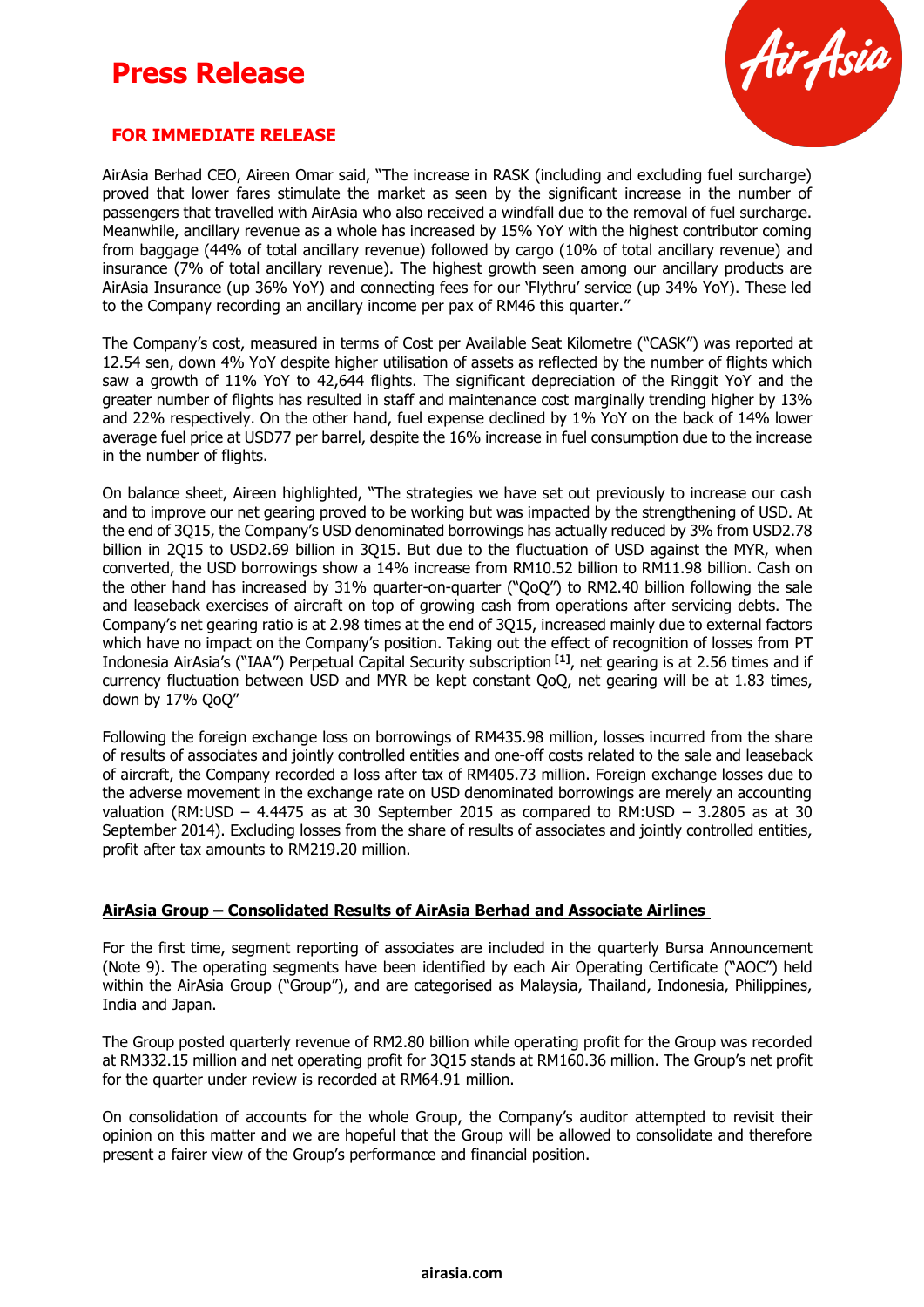

#### **FOR IMMEDIATE RELEASE**

#### **Thailand**

Thai AirAsia ("TAA") posted revenue of THB7.27 billion in 3Q15, a substantial increase of 31% from the same period last year. Operating profit increased by 221% YoY to THB506.75 million from the operating loss recorded last year. This led the associate to post a strong 146% increase in profit after tax to THB174.43 million. AirAsia Group CEO, Tony Fernandes commenting on TAA's performance, "TAA continued to post good numbers with triple digit growth in operating profit & profit after tax and contribute back positively to AirAsia Berhad. During the quarter, they recorded 26% YoY increase in passenger numbers with load factor holding steady at 81%. Despite the decrease in average fare, TAA still managed to record a 5% increase in RASK at THB1.64. CASK reduced further by 10% YoY to THB1.52, due to 9% drop in fuel expenses."

#### **Indonesia**

Indonesia AirAsia ("IAA") recorded a revenue of IDR1.48 trillion in 3Q15, down 14% YoY which is in-line with the 7% decrease in capacity and led to the 12% decrease in the number of passengers carried. Average fare decreased by 20% YoY to IDR615,027 and ancillary income per pax however increased by 6% to IDR176,252. Although overall cost reduced in 3Q15, IAA recorded an operating loss of IDR59.53 million. Tony highlighted, "IAA's turnaround plan was solid but was affected by new regulations. Demand during the quarter was affected due to the negative equity regulation introduced which was widely covered by both local and international media. This created uncertainty and prompted travel agents to divert bookings away from IAA. However, the negative equity issue has been resolved and on the positive side, the 40% floor price on domestic routes have been revised back to the original 30% which is very positive for IAA. Ancillary revenue is also promising with good trend especially on core ancillary products like baggage and pick-a-seat. Cost reduction was a big part of the turnaround plan. It is showing good progress with CASK and CASK-ex fuel reduced by 14% and 6% respectively. This however is below our internal target which is mainly due to the strengthening of USD against the IDR, and also the slight delay on the original plan to remove 4 aircraft out of IAA and redeploy them to the other associates. This was caused by the longer than expected aircraft checks and de-registration process. In 3Q15, only one aircraft managed to be redeployed to MAA at the end of September. To date, three aircraft have been redeployed and taken out of IAA's fleet and the benefits of this can be seen in the upcoming quarters."

#### **Philippines**

Philippines' AirAsia ("PAA") posted a 29% increase in revenue at PHP2.07 billion and strong growth in the number of passenger (up 46% YoY). Capacity grew by 14% that has led to a 19 ppts increase in load factor and a good 27% increase in RASK at PHP1.85. CASK decreased by 1% to PHP2.61 on the back of a 21% decrease in aircraft fuel expenses, 14% decrease in staff costs and 6% decrease in aircraft operating lease expenses. Further guided by the management's turnaround plan, operating losses reduced by 33% to PHP871.77 million. Tony said, "The turnaround plan is on track in PAA. The cost reduction and restructuring exercise are beginning to bear fruit as we see losses being trimmed. Operating numbers are showing good progress and we are seeing the trend to continue into the upcoming quarters as well. Re-fleeting exercise is on track to remove 4 older IAE engine power fleet and introduce 1 CFM engine aircraft to create one standard fleet. We will be disciplined and continue with our planned retirement of inefficient aircraft as well as matching capacity growth with demand while pushing forward with our plans to market the Philippines as an untapped tourist destination with great potential."

#### **India**

AirAsia India ("AAI") recorded a 114% increase in revenue at INR1.31 billion and strong capacity growth of 221% YoY. Meanwhile, average fare increased steadily by 79% to INR2684 while ancillary revenue per passenger grew by 253% to INR470. Tony stressed, "Our operations in India are geared to grow further after a year in service as we believe our low fares and excellent product appeals to travellers in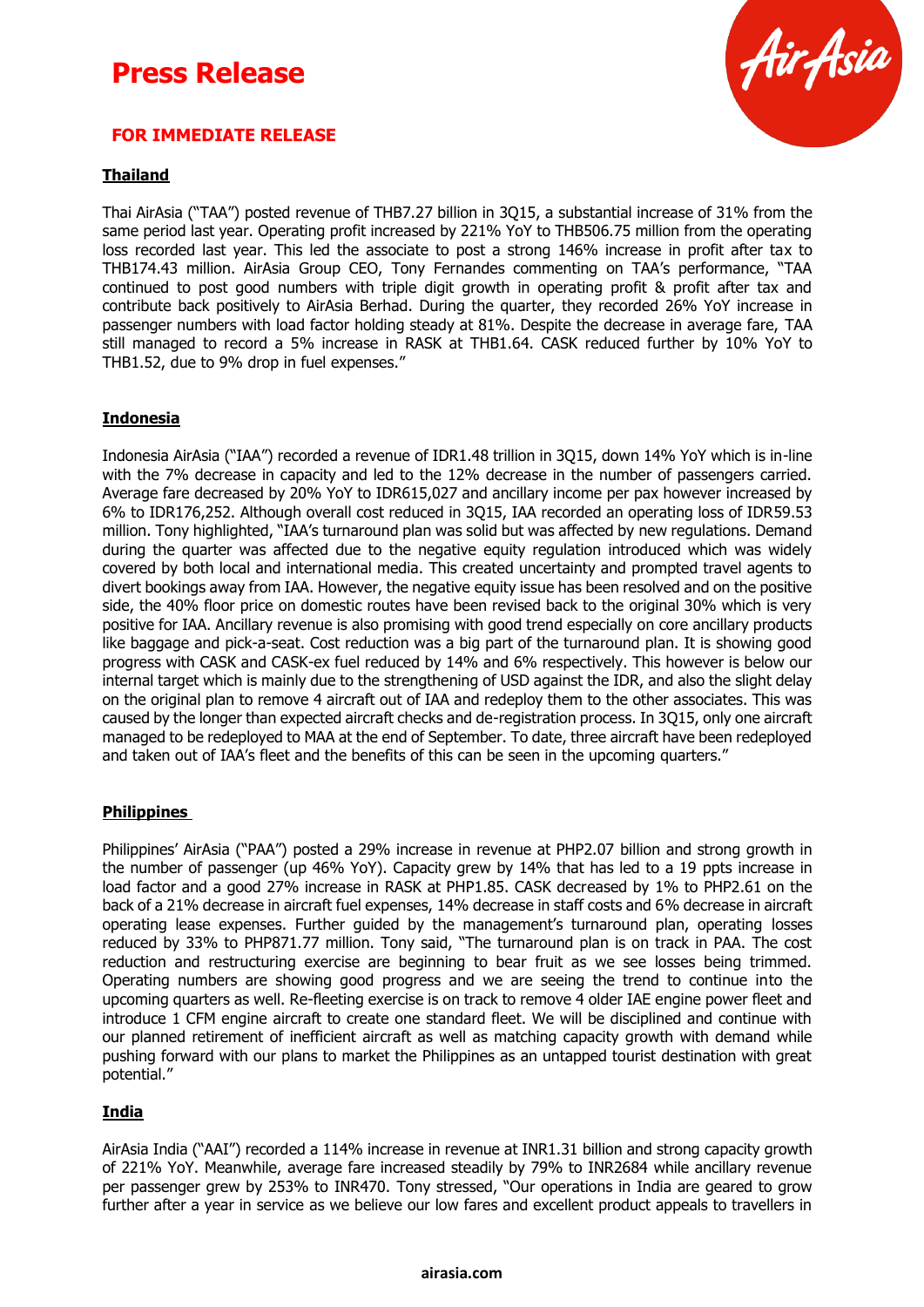

#### **FOR IMMEDIATE RELEASE**

India who remain underserved by air travel. Load factor remains stable at 76% amid heightened competition by other players while total passengers carried increased 225% YoY to 0.41 million passengers carried." During the quarter, AAI posted an operating loss of INR611.53 million.

#### **Outlook**

Commenting on the Company's outlook, Tony said, "In Malaysia, all signs point towards rational and sustainable growth in the coming quarters as other players have significantly reduced capacity and rationalised their routes while the irrational price war that took place in the past is over. Domestic traffic in particular, saw a significant reduction of 18% at the Main Terminal Building of KLIA while at klia2, traffic jumped 22% in September 2015. Therefore, we are the witnessing the positive effect of rational pricing and its impact towards passenger travel patterns. Demand from Chinese travellers has also recovered starting from May 2015 whereby traffic has increased by 21% YoY. Similarly, fuel trended low in the quarter which undoubtedly remains favourable for all airlines. We see a great end to the year and a light at the end of the tunnel for the Malaysian operations after a series of headwinds that affected our operations"

Adding on the outlook of cost environment, he said, "As seen in 3Q15, we are beneficiary of the low fuel price. As of now, the Group has hedged 50% of its fuel requirement for 2015 at an average cost of USD88 per barrel on jet kero while we have hedged 30% at an average cost of USD65 per barrel for 2016. Passing on this benefit to our passengers through the removal of fuel surcharge earlier this year proved to be rewarding with demand increasing double digit in 3Q15.

On the associates' operations, Tony highlighted, "Our Thai operation continues to deliver superb results and is expected to sustain this strong growth as political stability has brought about the return of international travellers and reinvigorated the tourism industry. The Tourism Council of Thailand has forecasted that tourist arrivals will grow by 9% in 4Q15, ending 2015 with a growth of 22%, mainly due to Chinese travellers flocking once again to various Thai destinations. We will continue to see strong growth and numbers coming from TAA which will be taking the most number of aircraft among all AirAsia operations in the next couple of years.

Whereas in Indonesia, he stressed that "IAA has resolved its negative equity requirement and strongly benefits from the reversal of the price floor ruling from 40% to 30% on domestic routes. IAA's fleet removal exercise will continue with additional aircraft to be redeployed to the other short-haul associates at the end of this year and early next year. This will reduce IAA's operational cost significantly and allow the associate to operate efficiently, increase aircraft utilisation with optimum number of fleet. As IAA has completed most of its route rationalisation and cutting of loss making routes, aircraft utilisation is expected to increase from 10 hours to 13 hours by year end. There are also plans to drive offline sales by motivating agents with better incentives and fares. Meanwhile, in the Philippines, PAA no longer operates two AOC which eliminates duplicate positions and has increased fleet rotation and efficiency of crewing. Zest Airways Inc. has been renamed Philippines AirAsia Inc. and we look forward to a new brand campaign taking place towards the end of the year. Re-fleeting plan is on track where older aircraft that were acquired during the acquisition of Zest Air will be sold or targeted to be returned to third party lessors, leaving PAA with a standard fleet of A320 aircraft powered by CFM engines."

Commenting on India and Japan, Tony added "AAI on the other hand will continue with its growth plan, adding in more aircraft to be based at its current two hubs in Bengaluru and Delhi. The associate will work towards keeping its cost under check, with increased focus on ancillary revenue. On top of these, we have also recently announced that our newly re-launched AirAsia Japan ("AAJ") has obtained its AOC and we are looking forward to officially re-commence operation in the market by first half of 2016. Japan will contribute significantly to our existing extensive network across Asia and will further cement AirAsia as the biggest low cost carrier in Asia."